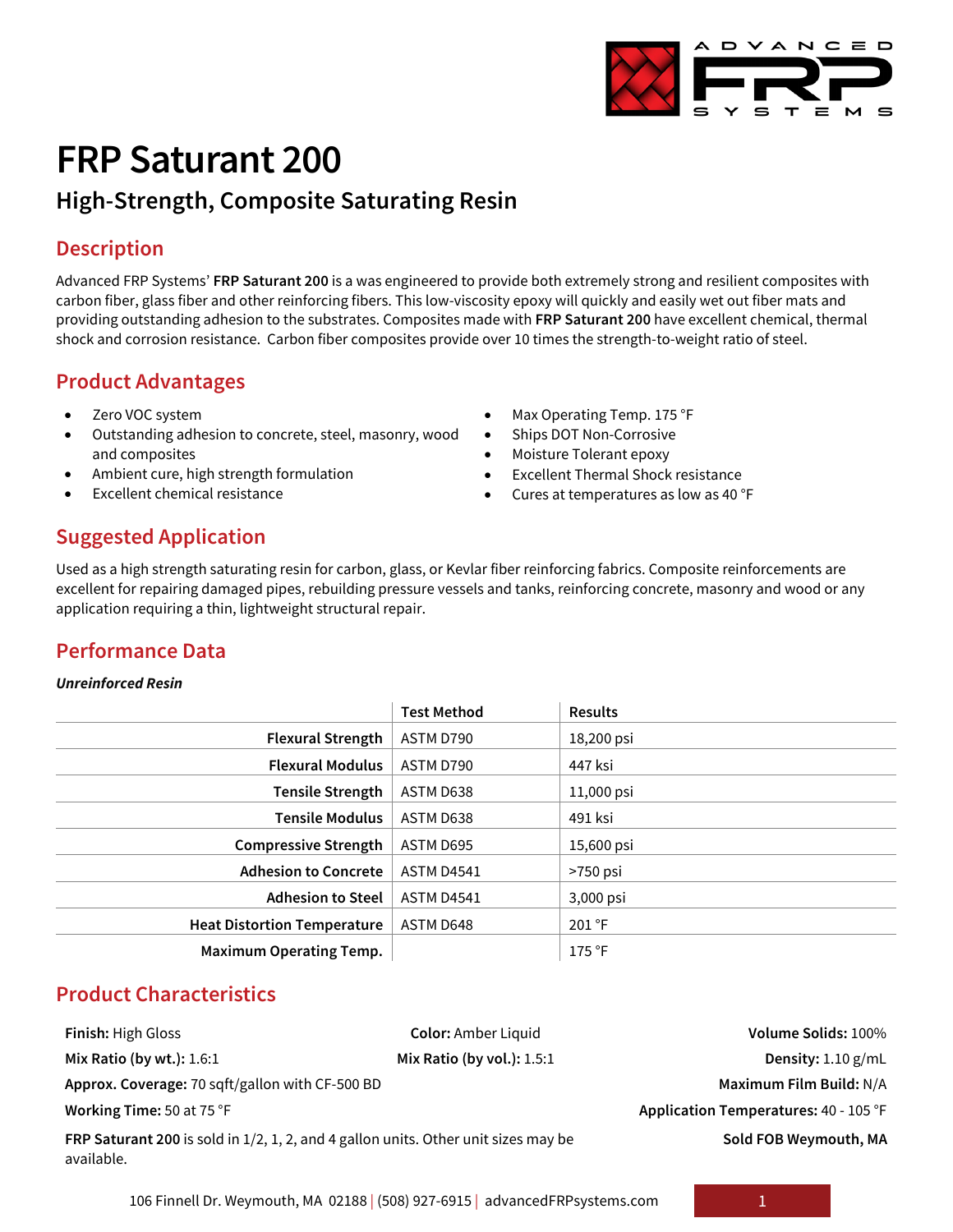

## **Cure Schedule**

| <b>Cures for Application</b>    | 50 °F (10 °C)  | 75 °F (24 °C) | 100 °F (38 °C) |
|---------------------------------|----------------|---------------|----------------|
| Dry to Touch                    | 14 hours       | 8 hours       | 4 hours        |
| Dry Hard                        | 36 hours       | 24 hours      | 12 hours       |
| Overcoat Window                 | 14 - 168 hours | 8 - 120 hours | 4 - 120 hours  |
|                                 |                |               |                |
| <b>Cures for Service</b>        | 50 °F (10 °C)  | 75 °F (24 °C) | 100 °F (38 °C) |
| Handling                        | 36 hours       | 24 hours      | 12 hours       |
| <b>Return to Service</b>        | 48 hours       | 36 hours      | 24 hours       |
| <b>Full Mechanical Strength</b> | 168 hours      | 120 hours     | 72 hours       |

*Contact Advanced FRP Systems for Elevated temperature post-cure information. Elevated temperature cures will increase chemical resistance and reduce return to service time.*

## **Application Information**

#### *All Advanced FRP Systems products should be installed by a certified applicator or with direct oversight by Advanced FRP Systems, Inc. This data sheet provides general application guidelines for FRP Saturant 200.*

#### *Contact Advanced FRP Systems for more information if your project has detailed coating specifications.*

Ensure air and substrate temperatures are between 40 - 105 °F and relative humidity is below 95%. Follow surface preparation guidelines below prior to coating.

Prior to applying composite reinforcement, the surface to be reinforced must be smooth and free of pits, voids, or other imperfections. Repair and rebuild damaged substrates with **Advanced FRP Repair Putty** or **FRP Tack Coat 100**.

Pour all of Part A – Hardener into Part B – Base and mix with low speed power agitator for 2-3 minutes. Using a paint stick or spatula, thoroughly scrape sides and bottom of unit. Mix with power mixer for an additional 2 minutes. Do not dilute Advanced FRP products.

Ensure surface is properly prepared and vertical and overhead areas have FRP **Tack Coat 100** applied as directed.

**Wet Lay-up Method:** Apply a thin coat of **FRP Saturant 200** onto the saturation table. Unroll the precut lengths of reinforcement fabric onto a saturation table. Pour some of the saturating resin onto the fabric and spread with a plastic applicator or roller. Continue to pour more saturant on until it won't absorb into the fabric. Roll the fabric onto an application roll. The saturated fabric can now be applied onto the substrate. It is critical to work out air bubbles trapped behind the fabric by hand or with a fiberglass roller. Work out air bubbles prior to adding additional layers of reinforcement fabric.

#### **Surface Preparation**

**Steel (Immersion Service):** Remove all oil and grease from surface with an SSPC-SP 1 Solvent Wipe prior to blasting. Abrasive Blast to an SSPC-SP 10 Near white metal blast with a sharp angular profile of 2 - 3 mils (50 - 75 microns).

**Steel (Atmospheric Corrosion):** Remove all oil and grease from surface with an SSPC-SP 1 Solvent Wipe. Minimum surface preparation of SSPC-SP 2 Hand Tool Cleaning must be performed. For enhanced performance, an SSPC-SP 6 Commercial Blast Cleaning with an angular surface profile of 1.5+ mils should be used.

**Concrete (Immersion/Secondary Containment):** Refer to SSPC-SP 13/NACE No. 6, Section 4.3.1 or ICRI No. 310.2, CSP 1-3 for concrete preparation guidelines. Surface should be thoroughly cleaned and dry. Concrete and mortar must be cured at least 28 days @ 75 °F. Surface must be free of laitance, concrete dust, dirt, form release, curing aids and other foreign material. **Advanced FRP Sealer 200** should be applied prior to coating at 3-5 mils to increase adhesion and reduce outgassing.